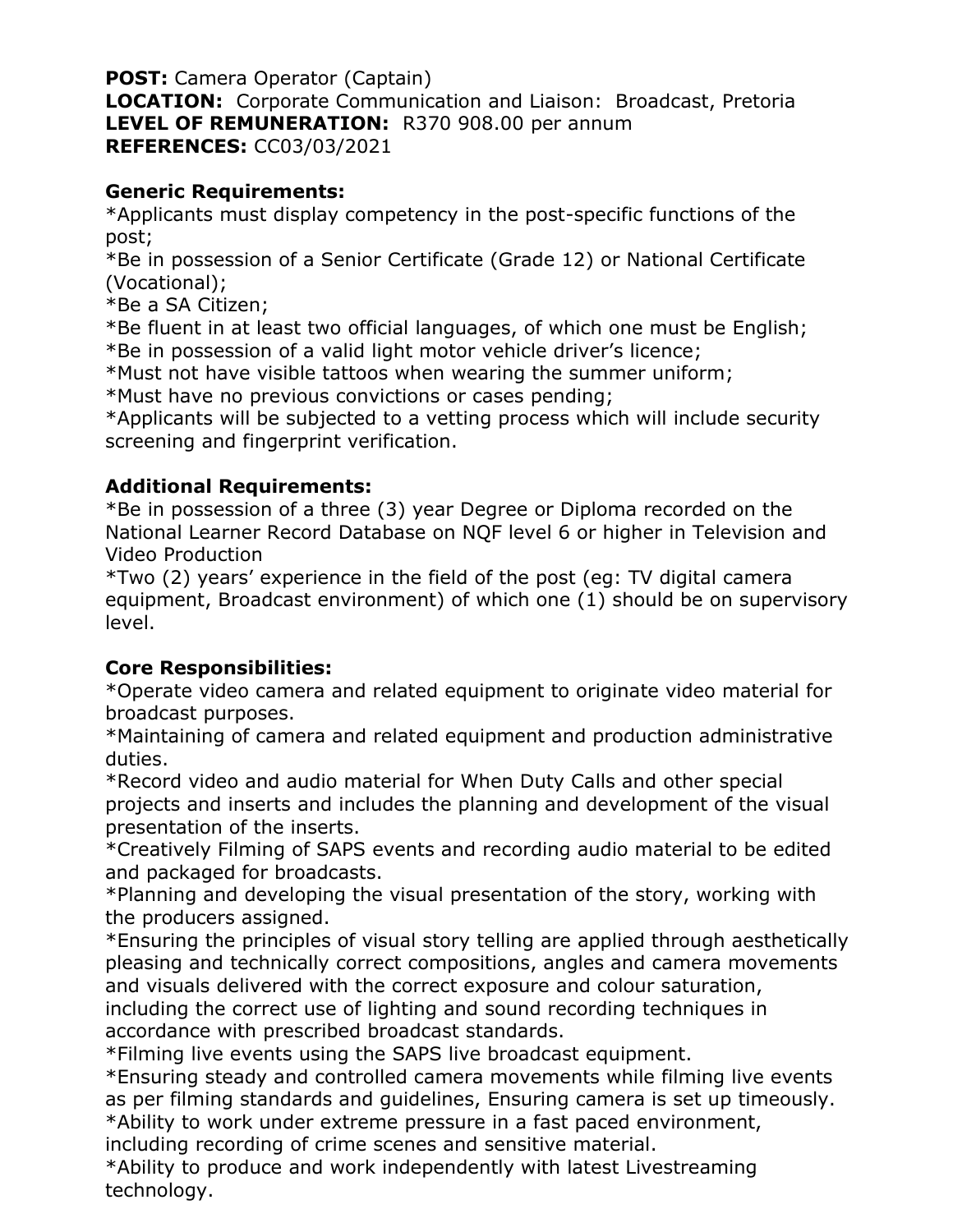\*Ability to work independently, record video material for usage in programmes, without the assistance of a producer.

\*Be willing to work overtime when needed and to travel Nationally when required.

## **General:**

- Only the official application form (available on the SAPS website and at SAPS recruitment offices) will be accepted. The Z83 previously utilized will no longer be accepted. All instructions on the application form must be adhered to. Failure to do so may result in the rejection of the application.
- \* **The post particulars and reference number of the post must be correctly specified on the application form.**
- \* A comprehensive *Curriculum Vitae* must be submitted together with the application form.
- \* Due to current lockdown restrictions, uncertified copies will be accepted of an applicant's ID, **Senior Certificate and all educational qualifications obtained together with academic Record thereof and,** service certificates of previous employers stating the occupation period must also be submitted and attached to the application form. Certified copies of documentation will be obtained during the course of the selection process.
- \* **Qualifications submitted will be subjected to verification checking with the relevant institutions. The South African Police Service will verify the residential address of applicants and conduct reference checks.**
- \* **Appointments will be made in terms of the Police Service Act, 1995 as applicable to the post environment.**
- \* Applications must be mailed timeously. Late applications will not be accepted or considered.
- \* **The closing date for applications is 06 April 2021 at 16h00.**
- \* If a candidate is short-listed, it can be expected of him/her to undergo a personal interview as well as a practical assessment.
- \* Reference checking will be conducted on all short listed applicants.
- \* **Short-listed candidates for appointment to certain identified posts, will be vetted in terms of the Criminal Law (Sexual Offences and Related Matters) Amendment Act, 2007 (Act No 32 of 2007) and the Children's Act, 2005 (Act No 38 of 2005). A candidate, whose particulars appear in either the National Register for Sex Offenders or Part B of the Child Protection Register, will be disqualified from appointment to that post.**

\* Correspondence will be conducted with successful candidates only. If you have not been contacted within 3 months after the closing date of this advertisement, please accept that your application was unsuccessful.

<sup>\*</sup> All short-listed candidates will be subjected to fingerprint screening.